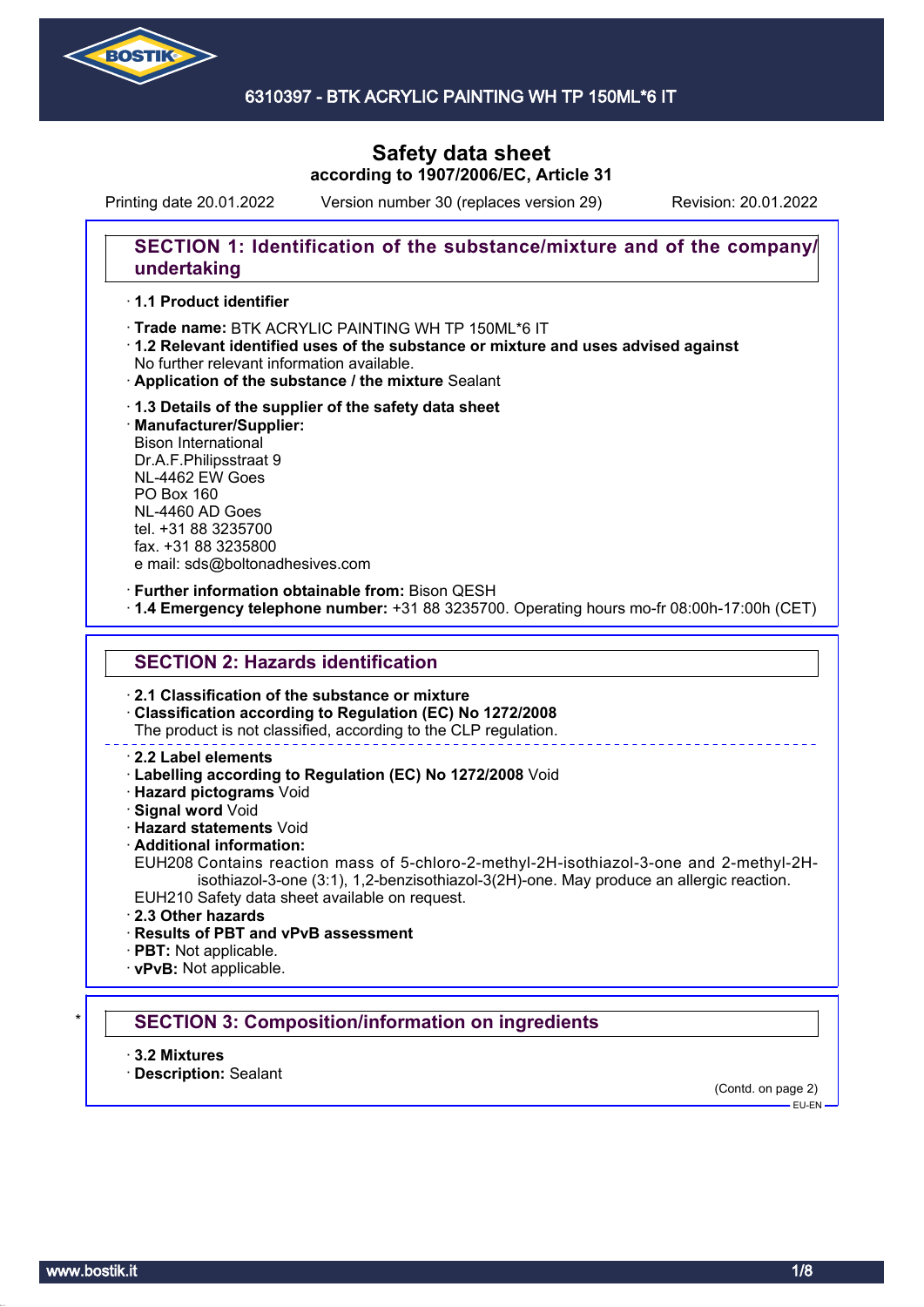

Printing date 20.01.2022 Version number 30 (replaces version 29) Revision: 20.01.2022

### **Trade name: BTK ACRYLIC PAINTING WH TP 150ML\*6 IT**

|                                                         |                                                                                                                  | (Contd. of page 1) |  |  |
|---------------------------------------------------------|------------------------------------------------------------------------------------------------------------------|--------------------|--|--|
| Dangerous components:                                   |                                                                                                                  |                    |  |  |
| CAS: 2634-33-5<br>EINECS: 220-120-9                     | 1,2-benzisothiazol-3(2H)-one<br>→ Acute Tox. 2, H330; → Eye Dam. 1, H318;                                        | $< 0.05\%$         |  |  |
| Index number: 613-088-00-6                              | Aquatic Acute 1, H400; Aquatic Chronic 2,<br>$H$ 411; $\langle \cdot \rangle$ Acute Tox. 4, H302; Skin Irrit. 2, |                    |  |  |
|                                                         | H315; Skin Sens. 1A, H317                                                                                        |                    |  |  |
|                                                         | Specific concentration limit:<br>Skin Sens. 1; H317: C ≥ 0.05 %                                                  |                    |  |  |
| CAS: 55965-84-9                                         | reaction mass of 5-chloro-2-methyl-2H-  ≥0.00025-<0.0015%                                                        |                    |  |  |
| Index number: 613-167-00-5<br>Reg.nr.: 01-2120764691-48 | isothiazol-3-one and 2-methyl-2H-isothiazol-3-<br>one $(3:1)$                                                    |                    |  |  |
|                                                         | Acute Tox. 3, H301; Acute Tox. 2, H310;<br>Acute Tox. 2, H330; → Skin Corr. 1C, H314;                            |                    |  |  |
|                                                         | Eye Dam. 1, H318; $\bigodot$ Aquatic Acute 1, H400<br>(M=100); Aquatic Chronic 1, H410 (M=100);                  |                    |  |  |
|                                                         | Skin Sens. 1A, H317                                                                                              |                    |  |  |
|                                                         | Specific concentration limits:                                                                                   |                    |  |  |
|                                                         | Skin Corr. 1C; H314: C ≥ 0.6 %                                                                                   |                    |  |  |
|                                                         | Skin Irrit. 2; H315: 0.06 % $\leq C$ < 0.6 %                                                                     |                    |  |  |
|                                                         | Eye Dam. 1; H318: $C \ge 0.6$ %<br>Eye Irrit. 2; H319: 0.06 % ≤ C < 0.6 %                                        |                    |  |  |
|                                                         | Skin Sens. 1A; H317: C ≥ 0.0015 %                                                                                |                    |  |  |

· **Additional information:** For the wording of the listed hazard phrases refer to section 16.

## **SECTION 4: First aid measures**

- · **4.1 Description of first aid measures**
- · **General information:** No special measures required.
- · **After inhalation:**
- Supply fresh air; consult doctor in case of complaints.
- No special measures required.
- · **After skin contact:** Generally the product does not irritate the skin.
- · **After eye contact:** Rinse opened eye for several minutes under running water.
- · **After swallowing:** If symptoms persist consult doctor.
- · **4.2 Most important symptoms and effects, both acute and delayed** No further relevant information available.

· **4.3 Indication of any immediate medical attention and special treatment needed** No further relevant information available.

# **SECTION 5: Firefighting measures**

- · **5.1 Extinguishing media**
- · **Suitable extinguishing agents:** Use fire extinguishing methods suitable to surrounding conditions.
- · **5.2 Special hazards arising from the substance or mixture**
- No further relevant information available.

(Contd. on page 3)

EU-EN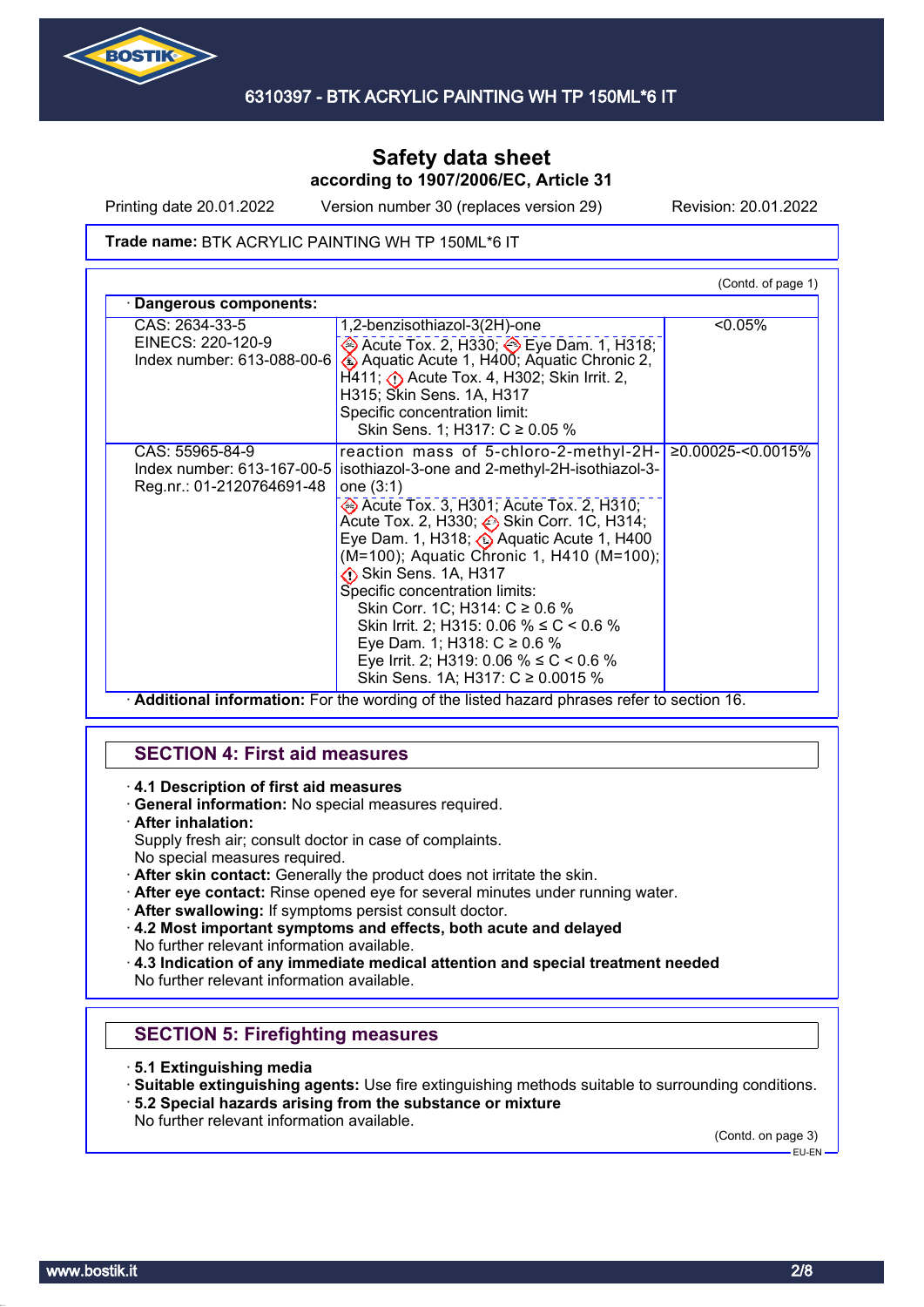

## **Safety data sheet according to 1907/2006/EC, Article 31**

Printing date 20.01.2022 Version number 30 (replaces version 29) Revision: 20.01.2022

(Contd. of page 2)

### **Trade name: BTK ACRYLIC PAINTING WH TP 150ML\*6 IT**

### · **5.3 Advice for firefighters**

· **Protective equipment:** No special measures required.

### **SECTION 6: Accidental release measures**

- · **6.1 Personal precautions, protective equipment and emergency procedures** Not required.
- · **6.2 Environmental precautions:** Do not allow to enter sewers/ surface or ground water.
- · **6.3 Methods and material for containment and cleaning up:** Send for recovery or disposal in suitable receptacles.
- Absorb with liquid-binding material (sand, diatomite, acid binders, universal binders, sawdust).

### · **6.4 Reference to other sections**

No dangerous substances are released.

See Section 7 for information on safe handling.

See Section 8 for information on personal protection equipment.

See Section 13 for disposal information.

## **SECTION 7: Handling and storage**

· **7.1 Precautions for safe handling** No special precautions are necessary if used correctly.

· **Information about fire - and explosion protection:** No special measures required.

· **7.2 Conditions for safe storage, including any incompatibilities**

· **Storage:**

· **Requirements to be met by storerooms and receptacles:** No special requirements.

- · **Information about storage in one common storage facility:** Not required.
- · **Further information about storage conditions:** None.
- · **Storage class:** 12
- · **7.3 Specific end use(s)** No further relevant information available.

## **SECTION 8: Exposure controls/personal protection**

- · **8.1 Control parameters**
- · **Ingredients with limit values that require monitoring at the workplace:**

The product does not contain any relevant quantities of materials with critical values that have to be monitored at the workplace.

· **Additional information:** The lists valid during the making were used as basis.

- · **8.2 Exposure controls**
- · **Appropriate engineering controls** No further data; see item 7.
- · **Individual protection measures, such as personal protective equipment**
- · **General protective and hygienic measures:**
- The usual precautionary measures are to be adhered to when handling chemicals. Wash hands before breaks and at the end of work.
- · **Respiratory protection:** Not required.
- · **Hand protection**

The glove material has to be impermeable and resistant to the product/ the substance/ the preparation.

Selection of the glove material on consideration of the penetration times, rates of diffusion and the degradation

> (Contd. on page 4) EU-EN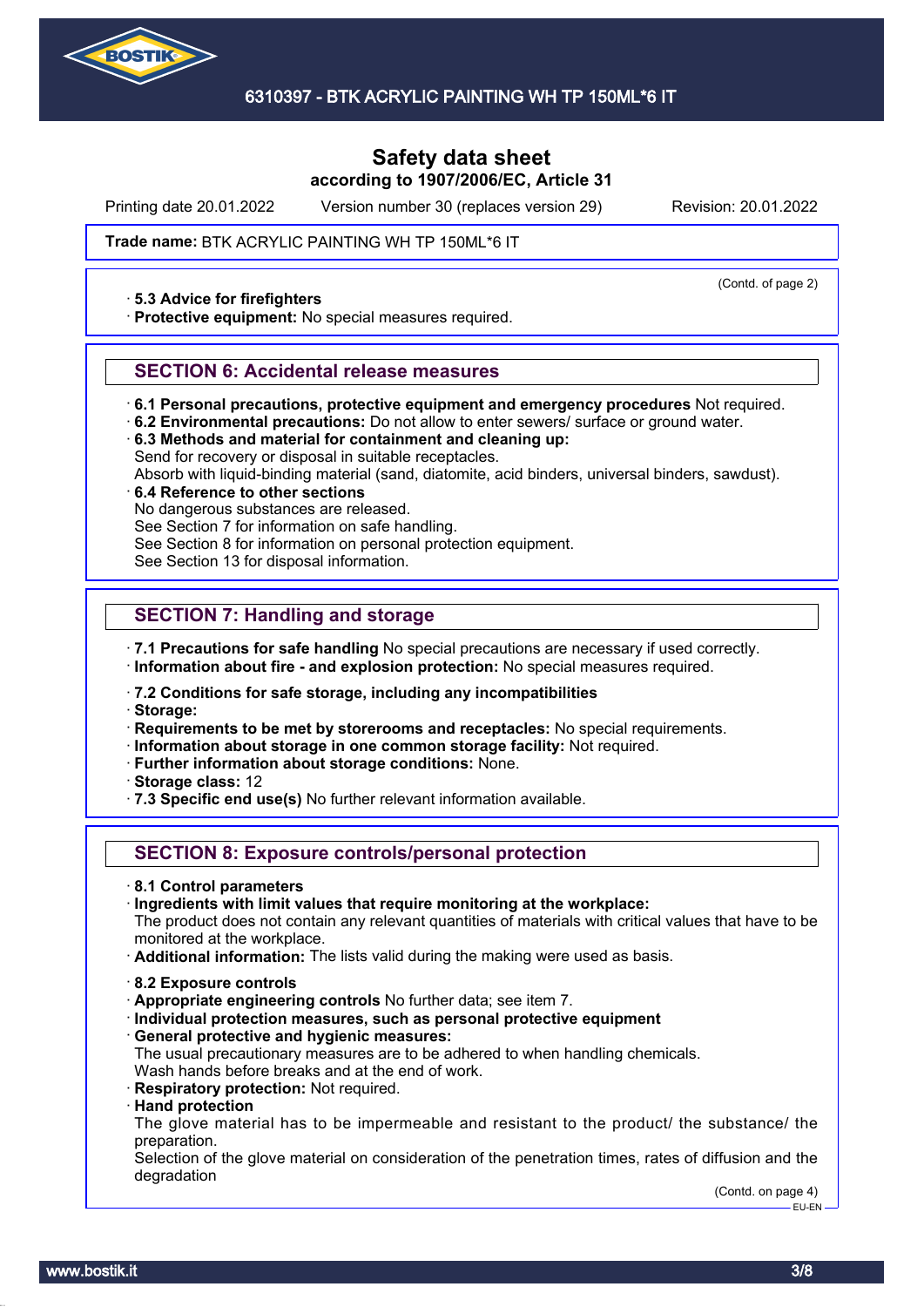

## **Safety data sheet according to 1907/2006/EC, Article 31**

Printing date 20.01.2022 Version number 30 (replaces version 29) Revision: 20.01.2022

(Contd. of page 3)

### **Trade name: BTK ACRYLIC PAINTING WH TP 150ML\*6 IT**

· **Material of gloves**

Recommended thickness of the material: > 0,12 mm Nitrile rubber, NBR

· **Penetration time of glove material**

For the mixture of chemicals mentioned below the penetration time has to be at least 10 minutes (Permeation according to EN 374 Part 3: Level 1).

· **Eye/face protection** Goggles recommended during refilling

### **SECTION 9: Physical and chemical properties**

| 9.1 Information on basic physical and chemical properties |                                                                                                                                      |  |  |
|-----------------------------------------------------------|--------------------------------------------------------------------------------------------------------------------------------------|--|--|
| <b>General Information</b>                                |                                                                                                                                      |  |  |
| · Physical state                                          | Fluid                                                                                                                                |  |  |
| · Colour:                                                 | According to product specification                                                                                                   |  |  |
| · Odour:                                                  | Characteristic                                                                                                                       |  |  |
| · Odour threshold:                                        | Not determined.                                                                                                                      |  |  |
| · Melting point/freezing point:                           | Undetermined.                                                                                                                        |  |  |
| · Boiling point or initial boiling point and              |                                                                                                                                      |  |  |
| boiling range                                             | 100 °C                                                                                                                               |  |  |
| · Flammability                                            | Not applicable.                                                                                                                      |  |  |
| · Lower and upper explosion limit                         |                                                                                                                                      |  |  |
| · Lower:                                                  | Not determined.                                                                                                                      |  |  |
| · Upper:                                                  | Not determined.                                                                                                                      |  |  |
| · Flash point:                                            | Not applicable.                                                                                                                      |  |  |
| · Auto-ignition temperature:                              | Product is not selfigniting.                                                                                                         |  |  |
| · Decomposition temperature:                              | Not determined.                                                                                                                      |  |  |
| · pH at 20 °C                                             | 8                                                                                                                                    |  |  |
| · Viscosity:                                              |                                                                                                                                      |  |  |
| · Kinematic viscosity                                     | Not determined.                                                                                                                      |  |  |
| · Dynamic:                                                | Not determined.                                                                                                                      |  |  |
| · Solubility                                              |                                                                                                                                      |  |  |
| $\cdot$ water:                                            | Not miscible or difficult to mix.                                                                                                    |  |  |
| · Partition coefficient n-octanol/water (log              |                                                                                                                                      |  |  |
| value)                                                    | Not determined.                                                                                                                      |  |  |
| Vapour pressure at 20 °C:                                 | 23 hPa                                                                                                                               |  |  |
| Density and/or relative density                           |                                                                                                                                      |  |  |
| · Density at 20 °C:                                       | 1.7 $g/cm3$                                                                                                                          |  |  |
| · Relative density                                        | Not determined.                                                                                                                      |  |  |
| · Vapour density                                          | Not determined.                                                                                                                      |  |  |
| 9.2 Other information                                     | All relevant physical data were determined for the<br>mixture. All non-determined data are not<br>measurable or not relevant for the |  |  |
|                                                           | characterization of the mixture.                                                                                                     |  |  |
| · Appearance:                                             |                                                                                                                                      |  |  |
| $\cdot$ Form:                                             | Pasty                                                                                                                                |  |  |
| Important information on protection of health             |                                                                                                                                      |  |  |
| and environment, and on safety.                           |                                                                                                                                      |  |  |
| <b>Explosive properties:</b>                              | Product does not present an explosion hazard.                                                                                        |  |  |
|                                                           | (Contd. on page 5)                                                                                                                   |  |  |
|                                                           | EU-EN                                                                                                                                |  |  |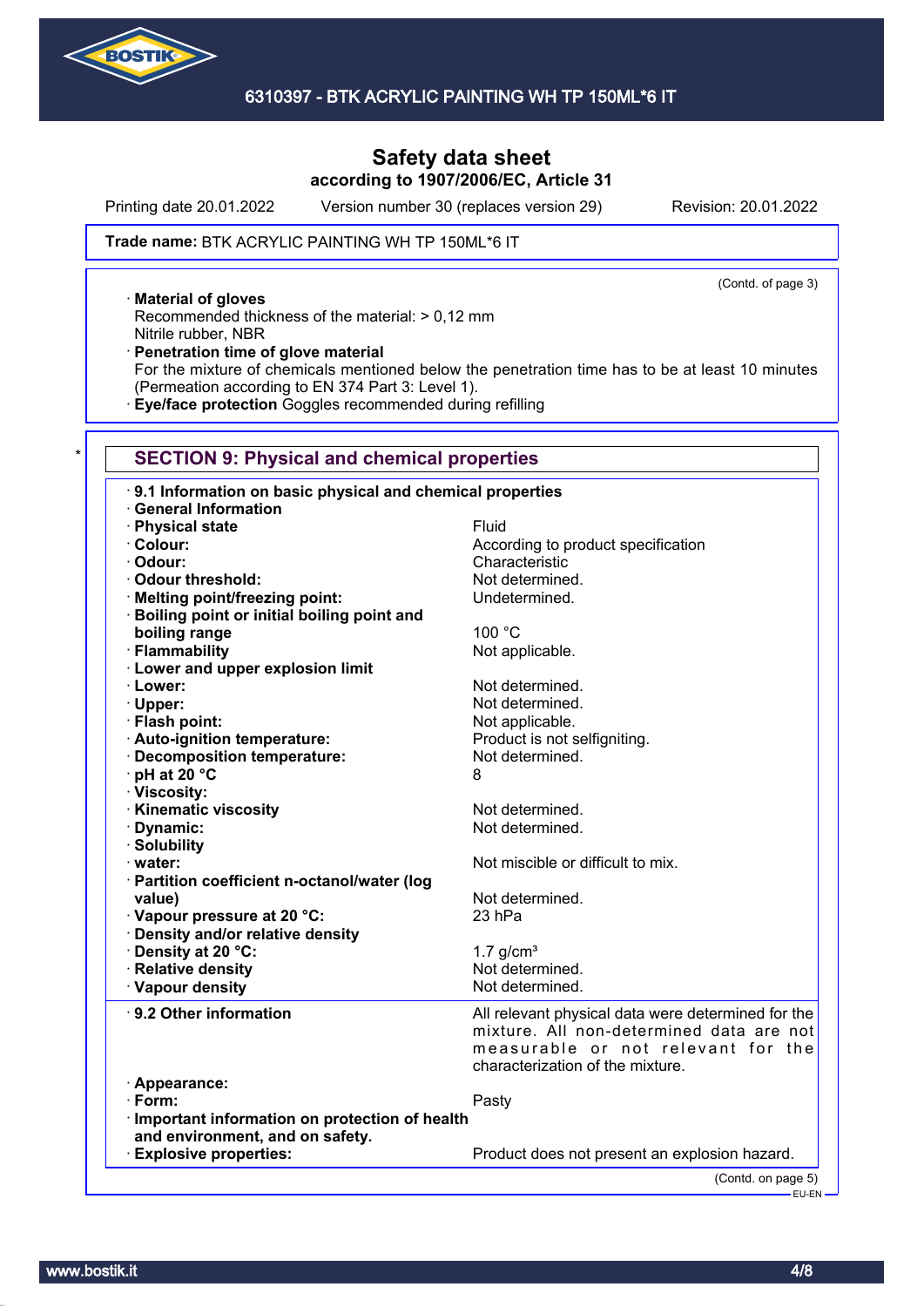

Printing date 20.01.2022 Version number 30 (replaces version 29) Revision: 20.01.2022

### **Trade name: BTK ACRYLIC PAINTING WH TP 150ML\*6 IT**

|                                            |                 | (Contd. of page 4) |
|--------------------------------------------|-----------------|--------------------|
| · Solvent content:                         |                 |                    |
| · Water:                                   | 16.5%           |                    |
| · Solids content:                          | 74.3 %          |                    |
| Change in condition                        |                 |                    |
| <b>Evaporation rate</b>                    | Not determined. |                    |
| Information with regard to physical hazard |                 |                    |
| classes                                    |                 |                    |
| · Explosives                               | Void            |                    |
| · Flammable gases                          | Void            |                    |
| · Aerosols                                 | Void            |                    |
| <b>Oxidising gases</b>                     | Void            |                    |
| · Gases under pressure                     | Void            |                    |
| · Flammable liquids                        | Void            |                    |
| · Flammable solids                         | Void            |                    |
| · Self-reactive substances and mixtures    | Void            |                    |
| · Pyrophoric liquids                       | Void            |                    |
| · Pyrophoric solids                        | Void            |                    |
| · Self-heating substances and mixtures     | Void            |                    |
| · Substances and mixtures, which emit      |                 |                    |
| flammable gases in contact with water      | Void            |                    |
| <b>Oxidising liquids</b>                   | Void            |                    |
| · Oxidising solids                         | Void            |                    |
| Organic peroxides                          | Void            |                    |
| Corrosive to metals                        | Void            |                    |
| <b>Desensitised explosives</b>             | Void            |                    |

## **SECTION 10: Stability and reactivity**

· **10.1 Reactivity** No further relevant information available.

· **10.2 Chemical stability**

- No decomposition if used according to specifications.
- · **10.3 Possibility of hazardous reactions** No dangerous reactions known.
- · **10.4 Conditions to avoid** No further relevant information available.
- · **10.5 Incompatible materials:** No further relevant information available.
- · **10.6 Hazardous decomposition products:** No dangerous decomposition products known.

## **SECTION 11: Toxicological information**

- · **11.1 Information on hazard classes as defined in Regulation (EC) No 1272/2008**
- · **Acute toxicity** Based on available data, the classification criteria are not met.
- · **Skin corrosion/irritation** Based on available data, the classification criteria are not met.
- · **Serious eye damage/irritation** Based on available data, the classification criteria are not met.
- · **Respiratory or skin sensitisation** Based on available data, the classification criteria are not met. · **Germ cell mutagenicity**
- Not applicable.

Based on available data, the classification criteria are not met.

(Contd. on page 6)

<sup>·</sup> **Thermal decomposition / conditions to be avoided:**

EU-EN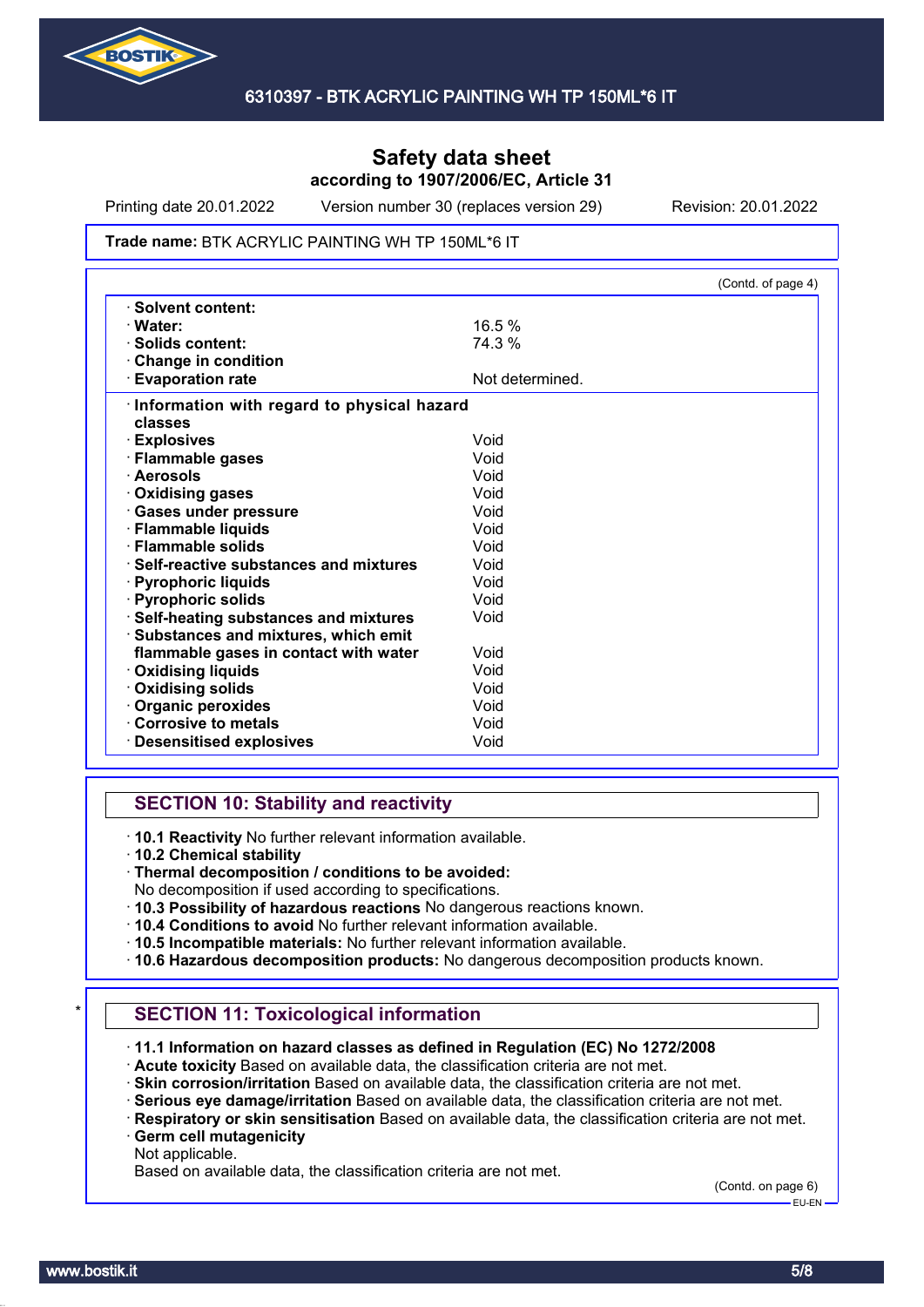

## **Safety data sheet according to 1907/2006/EC, Article 31**

Printing date 20.01.2022 Version number 30 (replaces version 29) Revision: 20.01.2022

### **Trade name: BTK ACRYLIC PAINTING WH TP 150ML\*6 IT**

(Contd. of page 5)

· **Carcinogenicity** Based on available data, the classification criteria are not met.

- · **Reproductive toxicity** Based on available data, the classification criteria are not met.
- · **STOT-single exposure** Based on available data, the classification criteria are not met.
- · **STOT-repeated exposure** Based on available data, the classification criteria are not met.
- · **Aspiration hazard** Based on available data, the classification criteria are not met.
- · **Additional toxicological information:**
- · **Acute effects (acute toxicity, irritation and corrosivity)** Not applicable.
- · **Sensitisation** Not applicable.
- · **Repeated dose toxicity** Not applicable.
- · **11.2 Information on other hazards**

#### · **Endocrine disrupting properties**

None of the ingredients is listed.

## **SECTION 12: Ecological information**

- · **12.1 Toxicity**
- · **Aquatic toxicity:** No further relevant information available.
- · **12.2 Persistence and degradability** No further relevant information available.
- · **12.3 Bioaccumulative potential** No further relevant information available.
- · **12.4 Mobility in soil** No further relevant information available.
- · **12.5 Results of PBT and vPvB assessment**
- · **PBT:** Not applicable.
- · **vPvB:** Not applicable.
- · **12.6 Endocrine disrupting properties**
- The product does not contain substances with endocrine disrupting properties.
- · **12.7 Other adverse effects**
- · **Additional ecological information:**
- · **General notes:**

Water hazard class 1 (German Regulation) (Self-assessment): slightly hazardous for water Do not allow undiluted product or large quantities of it to reach ground water, water course or sewage system.

## **SECTION 13: Disposal considerations**

### · **13.1 Waste treatment methods**

#### · **Recommendation**

Must not be disposed together with household garbage. Do not allow product to reach sewage system.

Disposal must be made according to official regulations.

- · **Uncleaned packaging:**
- · **Recommendation:**

Packagings that may not be cleansed are to be disposed of in the same manner as the product.

(Contd. on page 7)

EU-EN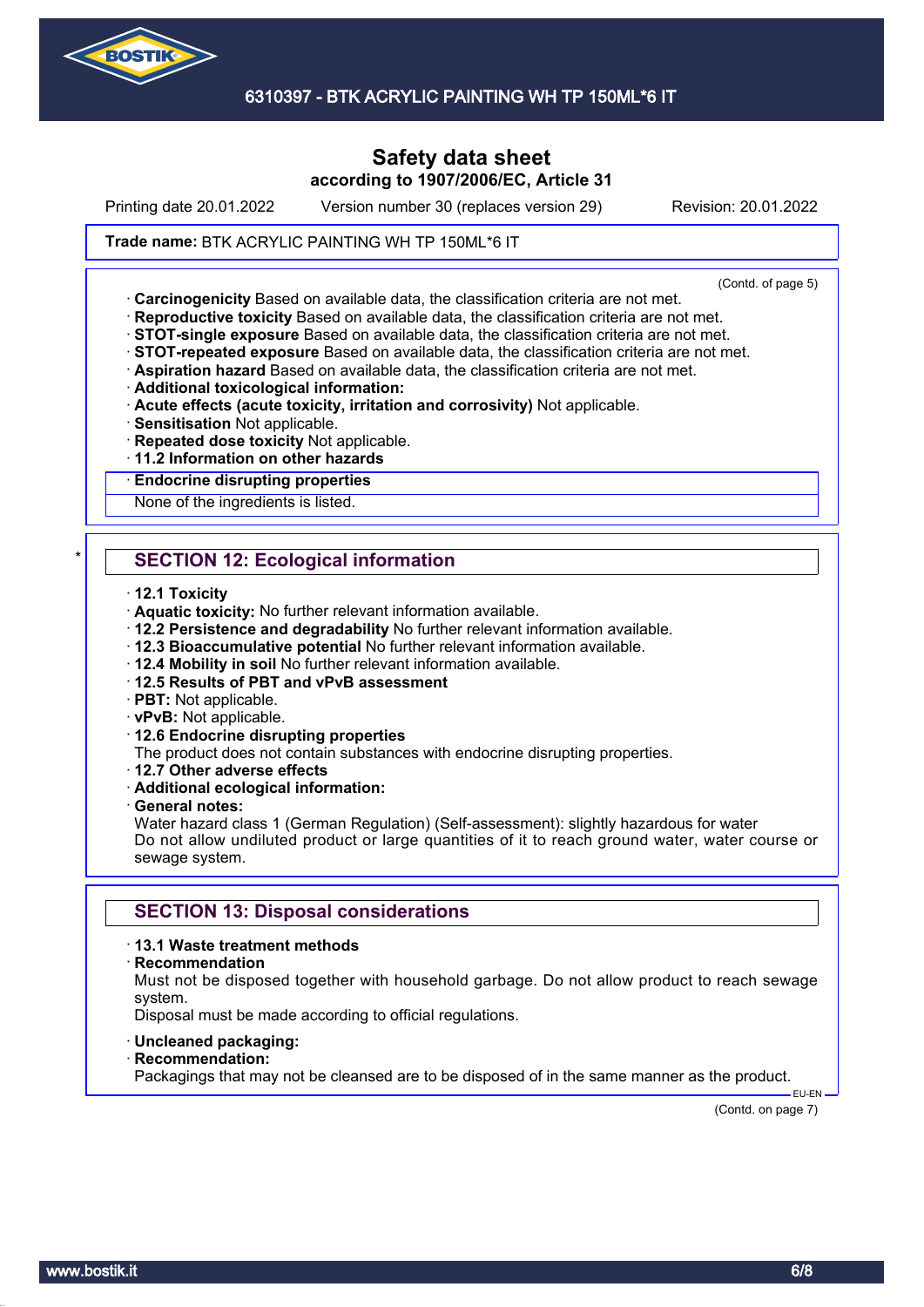

Printing date 20.01.2022 Version number 30 (replaces version 29) Revision: 20.01.2022

### **Trade name: BTK ACRYLIC PAINTING WH TP 150ML\*6 IT**

(Contd. of page 6)

| <b>SECTION 14: Transport information</b>                               |                                                                                                                                                                     |  |
|------------------------------------------------------------------------|---------------------------------------------------------------------------------------------------------------------------------------------------------------------|--|
| 14.1 UN number or ID number<br>· ADR/ADN, IMDG, IATA                   | not regulated                                                                                                                                                       |  |
| $\cdot$ ADN                                                            | not regulated                                                                                                                                                       |  |
| 14.2 UN proper shipping name<br>· ADR/ADN, ADN, IMDG, IATA             | not regulated                                                                                                                                                       |  |
| 14.3 Transport hazard class(es)                                        |                                                                                                                                                                     |  |
| · ADR/ADN, ADN, IMDG, IATA<br>· Class                                  | not regulated                                                                                                                                                       |  |
| 14.4 Packing group<br>· ADR/ADN, IMDG, IATA                            | not regulated                                                                                                                                                       |  |
| 14.5 Environmental hazards:<br>· Marine pollutant:                     | No                                                                                                                                                                  |  |
| 14.6 Special precautions for user                                      | Not applicable.                                                                                                                                                     |  |
| 14.7 Maritime transport in bulk according to<br><b>IMO instruments</b> | Not applicable.                                                                                                                                                     |  |
| · Transport/Additional information:                                    | Not dangerous according to the above<br>specifications.                                                                                                             |  |
| $\cdot$ IMDG<br>· Remarks:                                             | Under certain conditions substances in Class 3<br>(flammable liquids) can be classified in<br>packinggroup III.<br>See IMDG, Part 2, Chapter 2.3, Paragraph 2.3.2.2 |  |
| · UN "Model Regulation":                                               | not regulated                                                                                                                                                       |  |

## **SECTION 15: Regulatory information**

· **15.1 Safety, health and environmental regulations/legislation specific for the substance or mixture**

· **Directive 2012/18/EU**

· **Named dangerous substances - ANNEX I** None of the ingredients is listed.

· **DIRECTIVE 2011/65/EU on the restriction of the use of certain hazardous substances in electrical and electronic equipment – Annex II**

None of the ingredients is listed.

· **REGULATION (EU) 2019/1148**

· **Annex I - RESTRICTED EXPLOSIVES PRECURSORS (Upper limit value for the purpose of licensing under Article 5(3))**

None of the ingredients is listed.

### · **Annex II - REPORTABLE EXPLOSIVES PRECURSORS**

None of the ingredients is listed.

(Contd. on page 8)

EU-EN